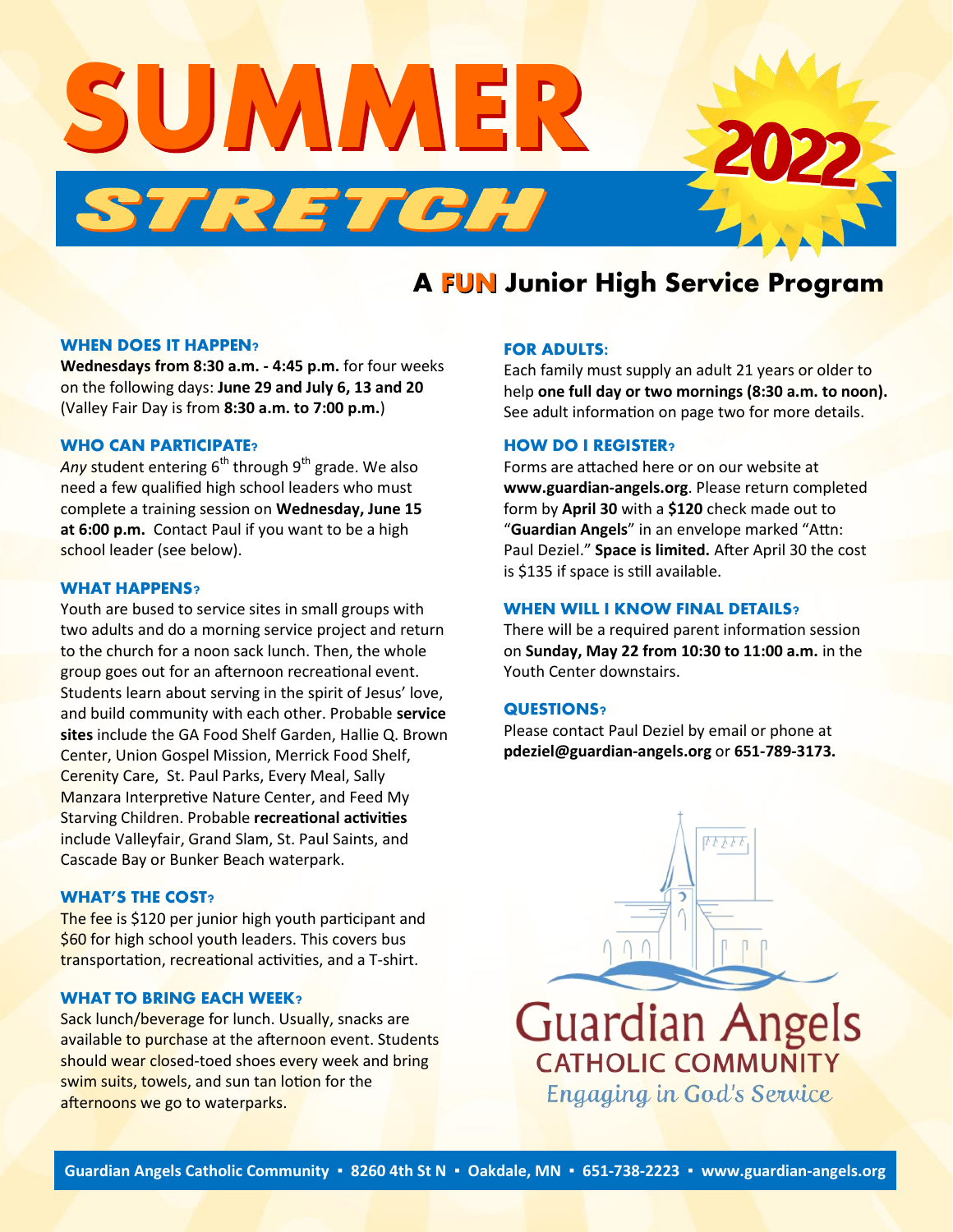## **GUARDIAN ANGELS SUMMER STRETCH REGISTRATION---2022**

Please list one or two students they would like in their small group. We will do our best to accommodate requests.

## **ADULT VOLUNTEER INFORMATION**

In order to run Summer Stretch we require each family supply one adult volunteer (age 21 or older) for either **one full day or two morning sessions**. In order to protect our youth, all adult volunteers must complete both a background check as well as **VIRTUS** training required by the Archdiocese (this only must be completed once in a lifetime). Background check forms will be available at our **Parent Meeting** at **10:30 a.m. on Sunday, May 22**.

Indicate the name and date the adult can help with Summer Stretch **service in the morning 8:30 a.m. to 12:00 p.m.** by listing your 1st and 2nd choices on the lines below. You will be informed of your date to chaperone at the parent meeting at 10:30 a.m. on May 22.

Name and the state of the state of the state of the state of the state of the state of the state of the state of the state of the state of the state of the state of the state of the state of the state of the state of the s

| June 29 | July 13 |
|---------|---------|
| July 6  | July 20 |

Indicate the name and date the adult can help with a Summer Stretch **recreational activity in the afternoon**, by listing your 1st and 2nd choices on the lines below.

Name

| June 29 | July 13        |
|---------|----------------|
| July 6  | <b>July 20</b> |